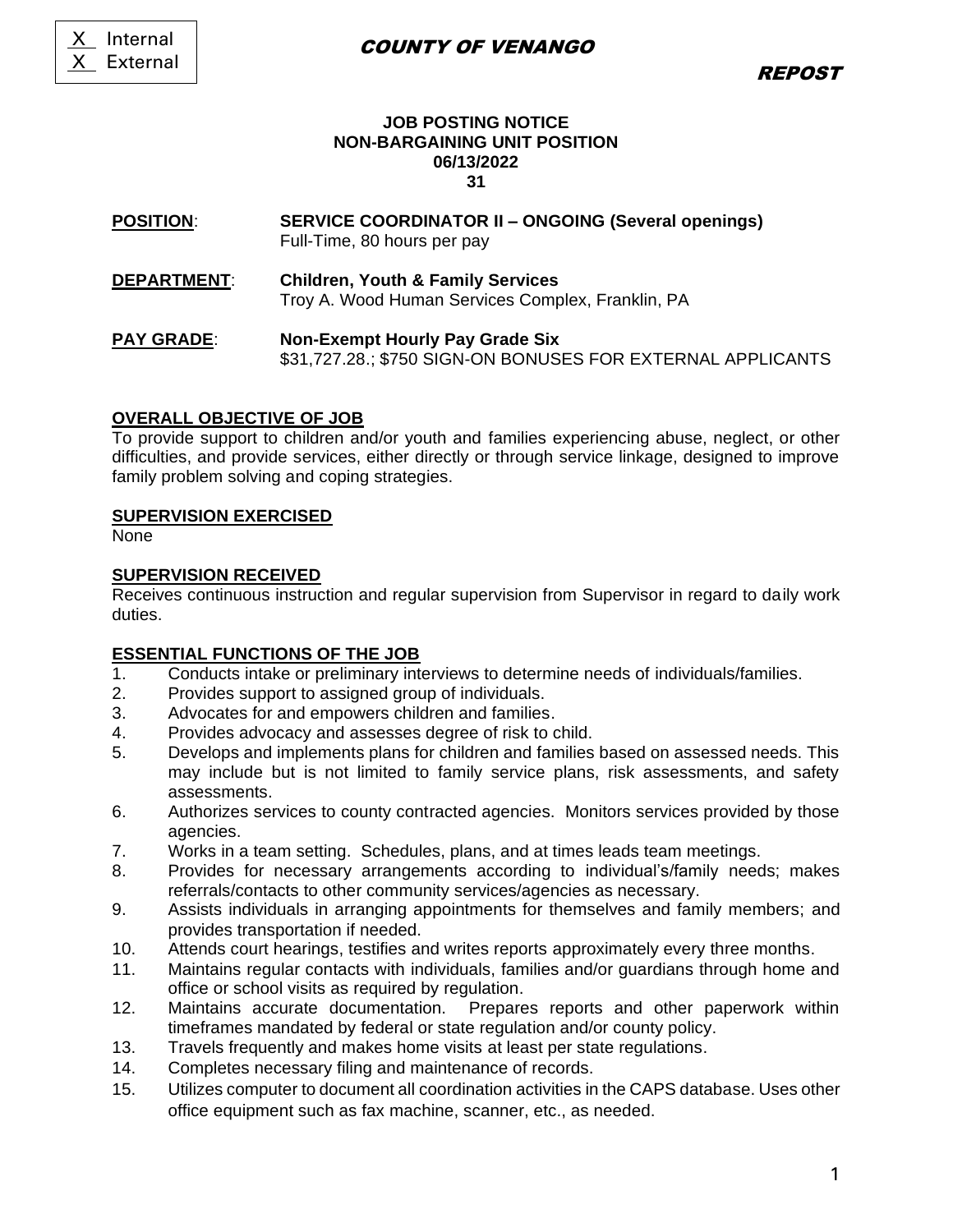X Internal X External

# COUNTY OF VENANGO

# **OTHER DUTIES OF THE JOB**

- 1. Attends staffing, training and other meetings as required.
- 2. Attends certification trainings as required under Act 151 of the Child Protective Services Law, Title 23 PA, C.S. and Chapter 6.
- 3. Performs other job-related work as required.

# **REQUIRED KNOWLEDGE, SKILLS AND ABILITIES**

- 1. Must be able to speak and understand the English language in an understandable manner in order to carry out essential job duties.
- 2. Must possess effective communication and interpersonal skills.
- 3. Must possess initiative and problem-solving skills.
- 4. Must possess ability to function independently, have flexibility and the ability to work effectively with individuals, families, co-workers and others.
- 5. Must possess ability to maintain confidentiality in regard to consumer information and records.
- 6. Must possess the ability to make independent decisions when circumstances warrant such action.
- 7. Must possess the technical knowledge of operating personal computers and other office equipment.
- 8. Must possess a valid Pennsylvania Driver's License and daily access to reliable transportation. Travel will be throughout the county to complete assessments, monitor conditions, and provide interventions in the individual's homes within the county.
- 9. Must understand and comply with all mandatory reporting requirements of CYS.
- 10. Must possess the principles and practices used in social service work, and the ability to apply those principles and practices within the scope of the position.
- 11. Must possess knowledge of social, economic and health problems and resources and be able to interact effectively with said resources on the individual's behalf.
- 12. Must possess the ability to conduct thorough, complete assessments using prescribed instruments and to determine the most appropriate, least restrictive level of care needed.
- 13. Must possess ability to plan and organize work and prepare adequate records and reports.
- 14. Must possess ability to practice organizational and stress management skills and to practice use of good judgment.
- 15. Must possess the ability to deliver and evaluate appropriate services to consumers and to monitor the effectiveness of such services.
- 16. Must possess some technical knowledge of operating personal computers and related software, or ability to learn and operate with reasonable accuracy and speed.
- 17. Must possess ability to interpret regulations, policies and procedures, and apply them accordingly.
- 18. Must possess the ability to work with persons who have physical, mental, or emotional disabilities, who are economically disadvantaged and may be involved in the court system, and advocate on their behalf.
- 19. Must be able to interact effectively with internal agency staff, state department staff, counselors, foster parents, provider agencies, attorneys, and court.
- 20. Must possess ability to make accurate observations and documentation of same in regard to each individual's needs and make determinations of risk assessment.
- 21. Must possess some knowledge of child development and the ability to conduct assessments and investigations.
- 22. Must possess ability to provide structured and unstructured life skills instructions and guidance to clients as needed.
- 23. Must be able and willing to learn about the juvenile court system as it relates to child services and apply that knowledge to essential job duties.